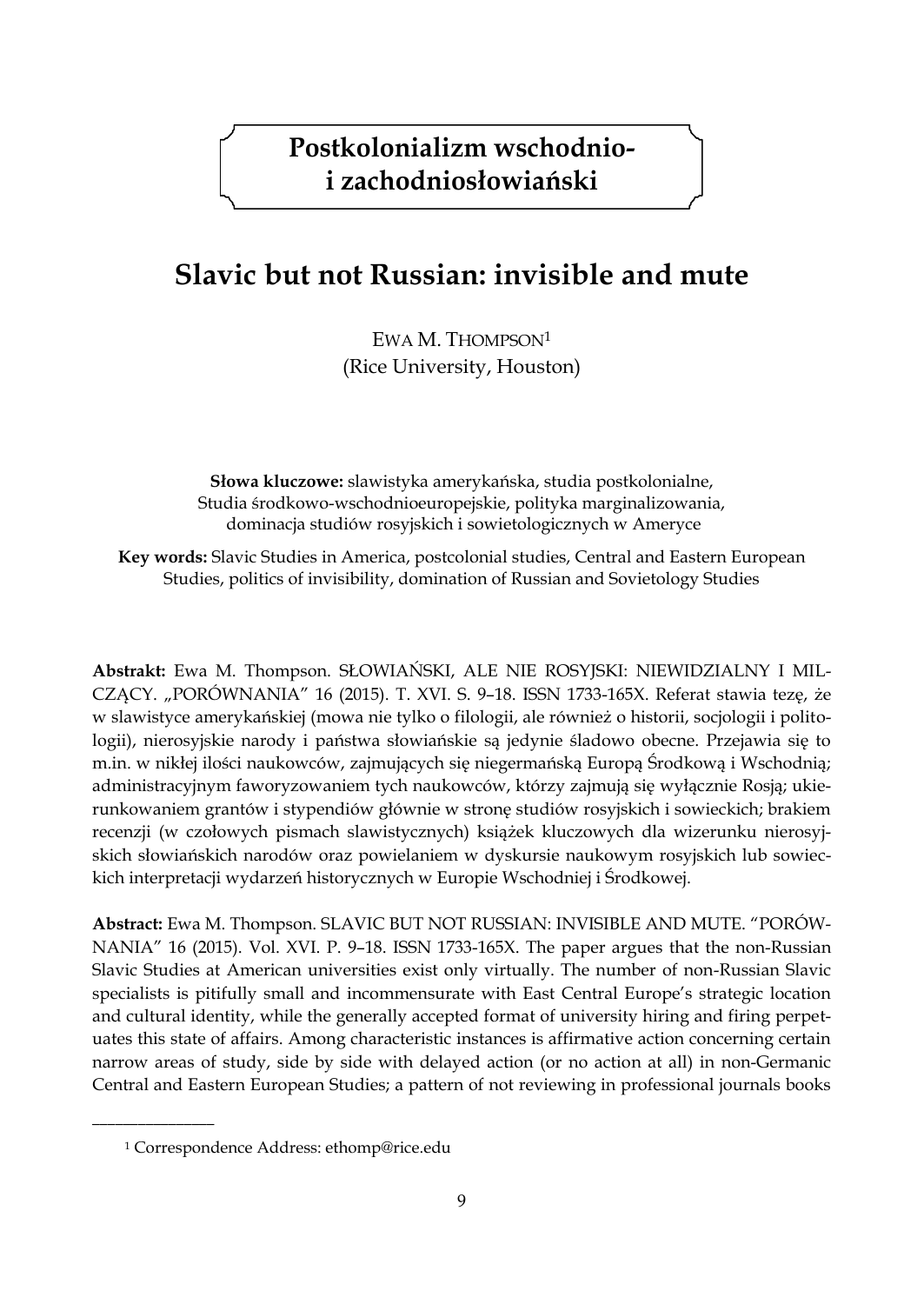#### *PORÓWNANIA* 16, 2015

of key importance to non-Russian Slavic identity; and acceptance of erroneous presentation of facts in Russian sources concerning non-Russian Slavic history. The regularity with which these patterns of action or inaction occur calls for a review of relevant academic practices.

\* \* \*

In 1952 Ralph Ellison published a novel titled *Invisible Man*. Its first-person narrator records the attitudes of America's white citizens toward America's blacks before the 1960s civil rights movement. He suggests that blacks were invisible, in the sense that their emotional states, indeed their humanity, were hardly ever noticed by whites. Blacks were "over there" and "over there" was territory that fell beyond the perception range of the whites. Ellison sums it all up: "Behold! A walking zombie! Already he has learned to repress not only his emotions but his humanity. He's invisible… The mechanical man!" (Ellison 92).

Few contemporary academics have read this book, yet I recommend it warmly not only for its artistic value (it is probably the best novel ever written on the fate of blacks in America before the civil rights movement), but also for its original and precise conveyance of what it means to be "invisible"– that is to say, to be excluded, to be treated as air, as a marginal aspect of society not worthy of serious attention. It is also one of the most persuasive and damning critiques of Marxism as practiced by the Left on the American blacks. However, my goal here is not to dwell on this, but rather to point out similarities between the notion of dispossession adumbrated by Ellison with regard to blacks and dispossession, political and scholarly, that non-Russian Slavs in America experience in circles that supposedly were created to facilitate their access to the scholarly world's attention. **In American academic scholarship non-Russian Slavic studies partake of the politics of invisibility.** This invisibility projects onto Slavic studies in other English-speaking countries. In so dealing with the non-Russian Slavic cultural space, we have also reinforced the invisibility of Slavic minorities in this country. These are two aspects of the same problem: a lack of coordinated presence of the various Slavic narratives in America's scholarly discourse, **and** the absence of Slavic minorities in American political life. To borrow from sociologist Tomasz Zarycki, "the cultural reductionism in the images of Central Europe… may be seen as a tool of … symbolic domination" (Zarycki 44).

Among these non-Russian Slavs in America, Poles are by far the largest group numbering 10 million. The 2010 Federal Census places them as number eight on the list of the largest ancestries in the United States (the English are number five)2.

<sup>2</sup> <http://en.wikipedia.org/wiki/Race\_and\_ethnicity\_in\_the\_United\_States#Analysis\_by\_2010\_ Federal\_Population\_Census>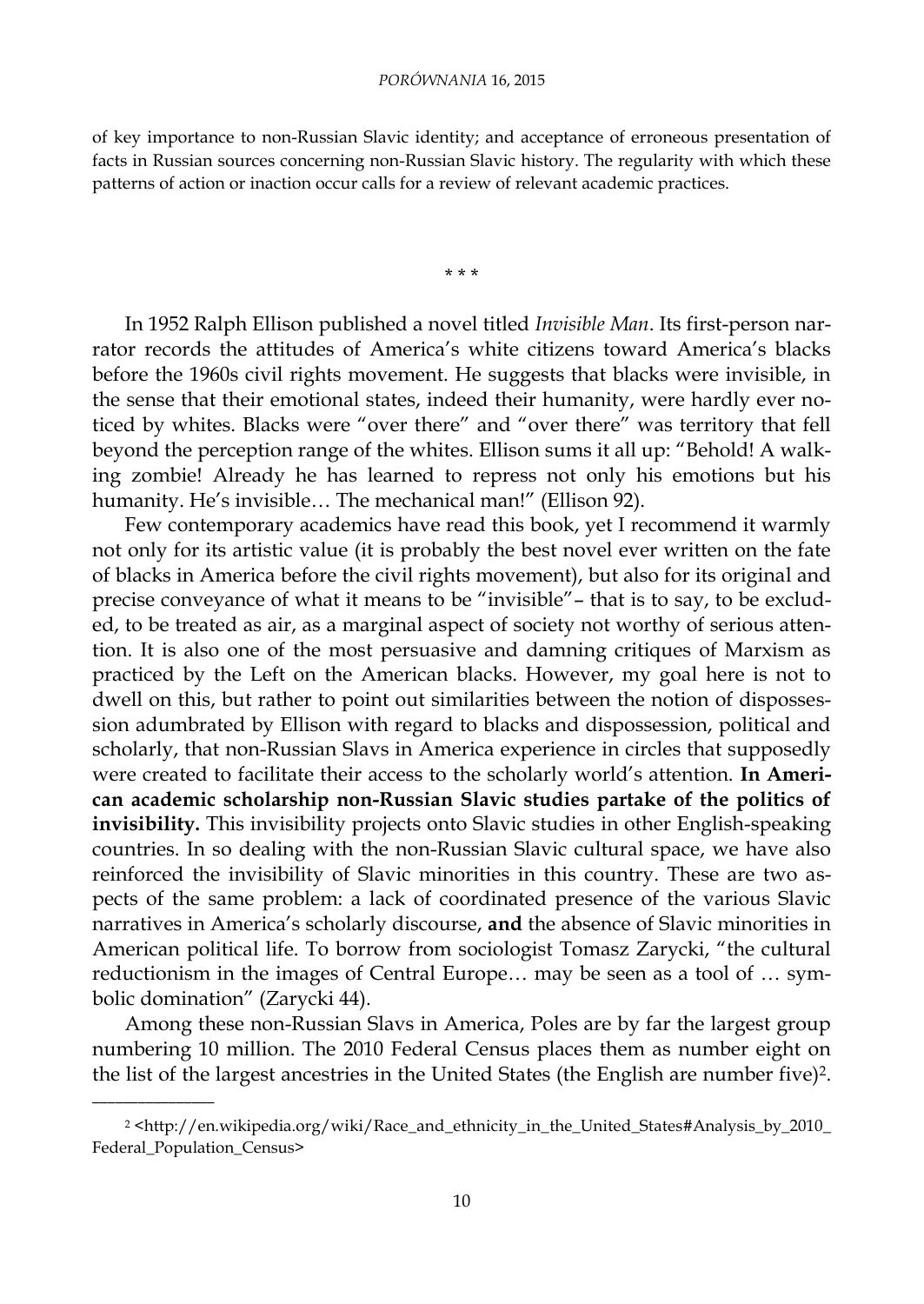Ukrainians are second-largest, with under one million Ukrainian-Americans listed. Yet Americans of Polish ancestry are hardly ever mentioned as a group in the media. Newspapers do not publish articles about Polish customs, historical celebrations, festivals, or achieving families and individuals, as is the case with virtually all other recognizable ethnic groups in America. The difficulties of adjustment that are so often foregrounded with regard to immigrants coming from diverse corners of the world are hardly ever discussed when it comes to Poles. The big Solidarity immigration in the 1980s and '90s that brought to America thousands of engineers and scholars (Poland was under martial law then and educated people were leaving en masse) has hardly been noticed by the major media. These Poles and their descendants partake of the condition of invisibility together with the descendants of other Polish migratory waves in the nineteenth and twentieth centuries.

As one surveys Slavic Departments at American universities, or conferences and journals dedicated to European affairs, it becomes clear that Slavic studies in America mean Russian studies. The number of doctoral dissertations on non-Russian literary subjects leans toward a single digit – and that comprises not only Polish studies but also Ukrainian, Czech, Bulgarian, Croatian, Belarusian, Serbian literatures and cultures. The most common explanation is Russia's importance and its cultural and historical achievements: the richness of the Moscow and St. Petersburg museums, the Bolshoi Theater, Tolstoy and Dostoevsky, not to speak of some 1000+ nuclear warheads reminding us that might usually makes right. But concentration on Russian studies inevitably means favoring the Russian point of view on nations bordering on Russia. Many persons teaching Russian subjects at American universities are Russian, and if you think this fact does not influence the angle of vision on things Eastern European, I have a Brooklyn Bridge to sell… The numerous fellowships and grants for the study and travel in Russia offered by various governmental and non-governmental institutions complete the picture. These fellowships have comfortably accommodated themselves within the industry of welcoming foreigners that existed in the Soviet Union and has been taken over by the post-communist establishment in Russia. In this way, American perception of the history of Eastern and Central Europe is inevitably slanted to reflect Russian interests.

Such instruments and pathways are hard to find as concerns other Slavic nations. At first, this statement may seem contestable: numerically speaking, there is an approximate parity between FLAS fellowship<sup>3</sup> given to Russian and non-Russian Slavic majors. But let us not forget that the non-Russian pool has to be further split into at least seven languages – more if we include non-Slavic Eastern European languages such as Hungarian or Estonian.

<sup>3</sup> Foreign Language and Area Studies Program maintained by the U.S. Department of Education (<http://www2.ed.gov/program/iegpsflasf/ondex.html>).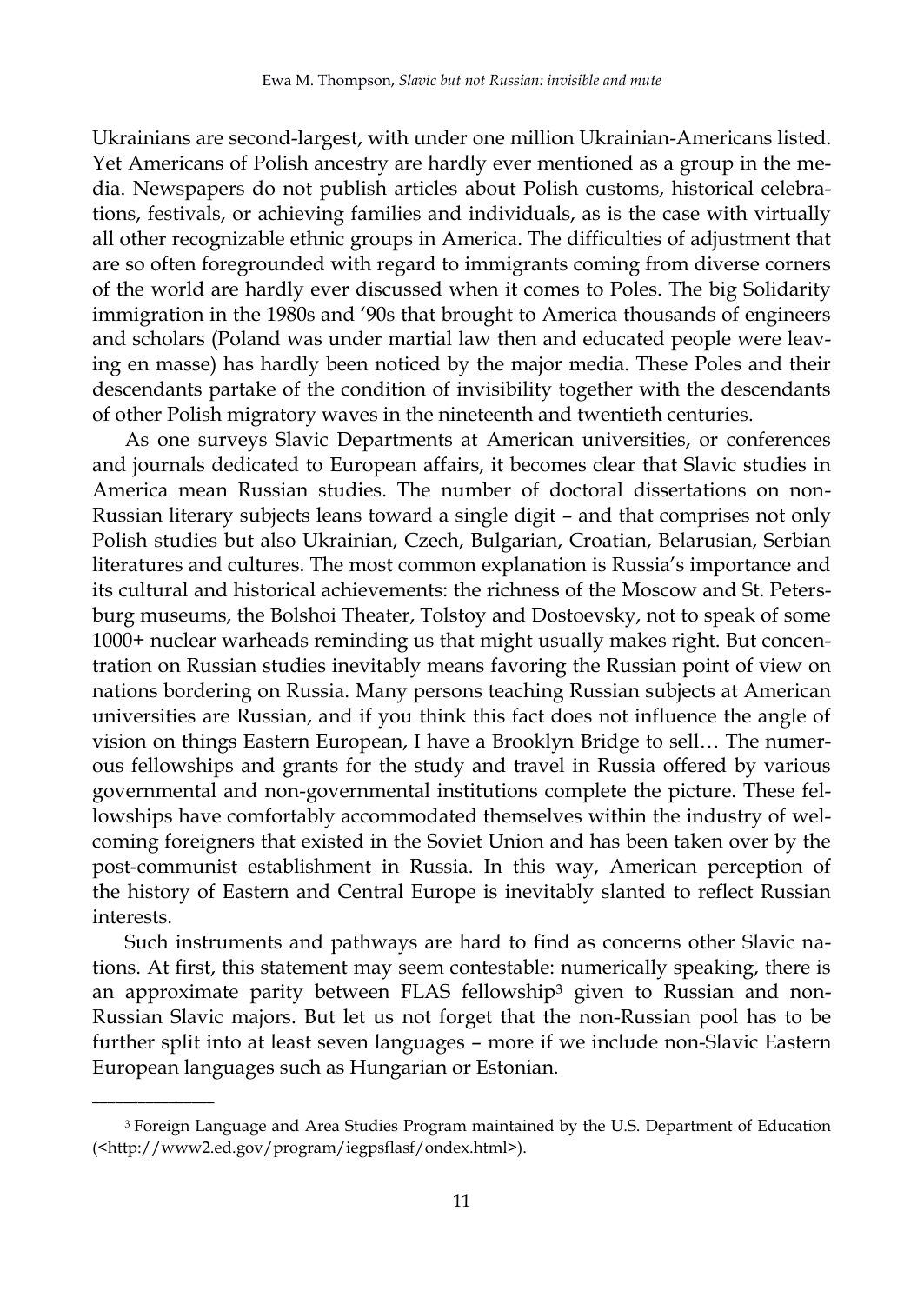As sociologists point out, **frequent appearances of an issue in the public space legitimizes it** (Zarycki 44). The legitimization of gay and lesbian lifestyles has largely occurred because of their presence in university scholarship and later in popular press. The opposite is also true: the absence of a certain topic in academic discourse delegitimizes it. And there are few narratives that are less frequently articulated in academia than say Ukrainian or Polish literature and identity, Belarusian history or, to quote a recent Oxford conference, "defining the contours of political legitimacy in Central Europe"4. The fact that non-Russian Slavic narratives are so seldom mentioned in the public square with a measure of respect makes them appear insignificant, minor, marginal, low prestige, invisible to the naked eye. Such giants of nineteenth-century novel as Henryk Sienkiewicz, Władysław Reymont, Bolesław Prus, or Eliza Orzeszkowa might as well be aliens, so far as mainstream professors of literature in this country are concerned. Or compare Pushkin to Taras Shevchenko. While books on the trivial aspects of Pushkin's poetry and life can be counted by the dozen, a silently accepted opinion about Shevchenko is that, well, he has little to say to contemporary readers, because he represents "local color" of interest to no one but ethnic Ukrainians. Over the years the major media have tried to build up ethnic pride in African Americans by presenting attractive aspects of the African heritage, but Polish or Ukrainian children can only count on their ethnic ghettos. Needless to say, ghetto conditions are not the most propitious tool to build up such pride.

Few educated people know much about the European state that existed for four centuries and was the largest in Europe (excluding Muscovy): the Polish-Lithuanian Commonwealth (1386–1795) that comprised not only Poland and Lithuania, but also Ukraine and Belarus. Owing to the existence of this state Ukrainians and Belarusians today differ significantly from Russians in their political ambitions. This huge state was defeated and partitioned by its expansive neighbors just a few years before the nineteenth century began. A secret clause to the final partition (1795) stated that "it is necessary" to remove from European discourse all words and phrases reminding the world that the Polish Kingdom has ever existed (Zamoyski 5). Aren't we by any chance still paying homage to this clause?

It could be argued that an adequate number of articles and books have been written that deal with the narratives of nations between Germany and Russia. But I am not interested in how many *lines* of text should be assigned to such and such history and culture. It is not a question of numbers but rather of pushing these ethnicities and cultures into a ghetto frequented mostly by heritage speakers

<sup>4</sup> The title of an Oxford conference held in 2002 (<http://users.ox.ac.uk/~oaces/conference/ programme.html>).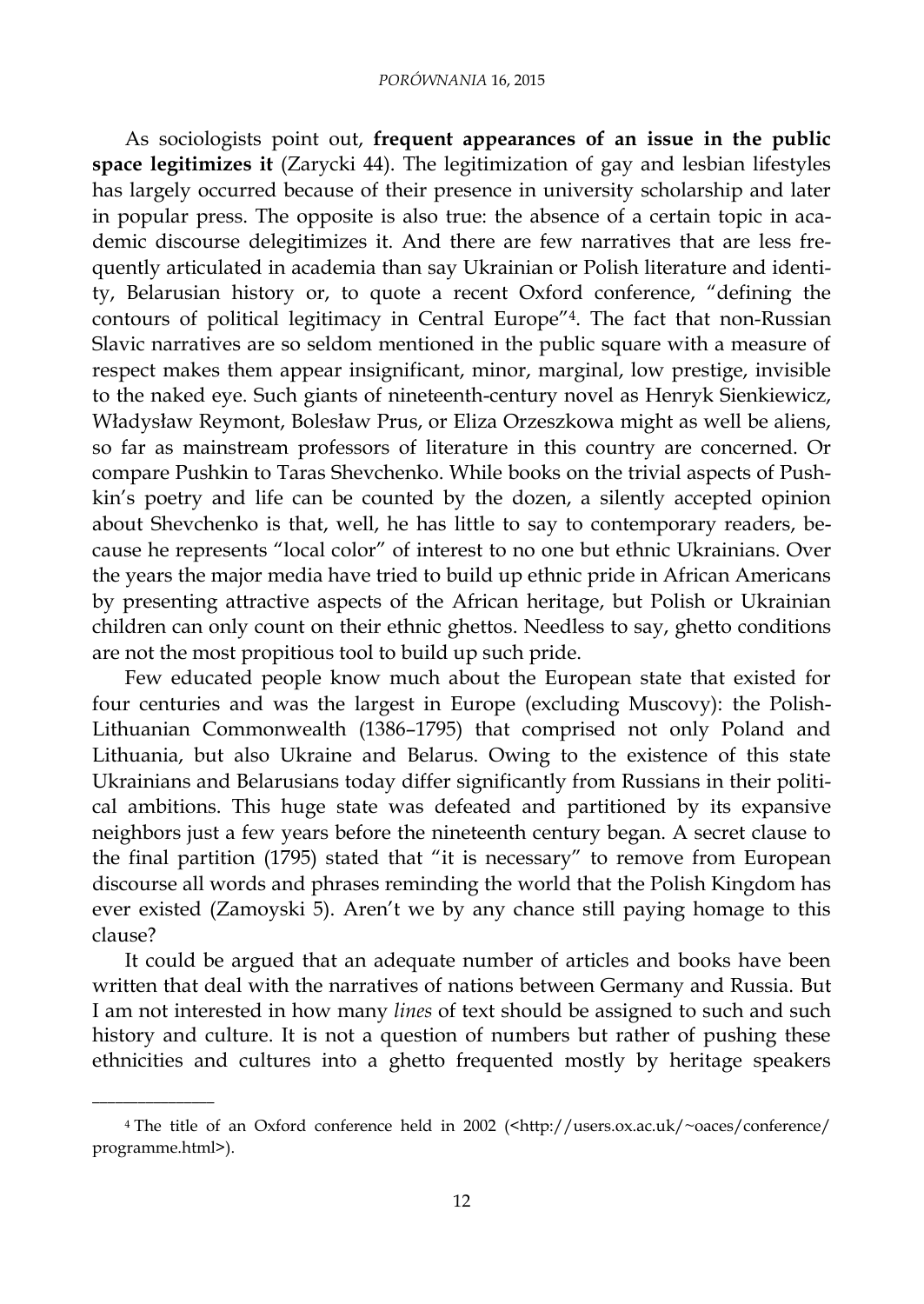somewhat ashamed of their hyphenated identity. The lack of a holistic picture, an inability of the average educated person to connect the dots between the various elements of non-Russian Slavic histories, is what I am trying to foreground. One observes, for instance, that editors of Slavic journals send books about Czech culture to persons of Czech background; this is also true of Polish or Ukrainian books: let them stew in their nationalistic sauce! Add to this the fact that the key books concerning these cultures, literatures, and histories often go unreviewed<sup>5</sup>, and you get a caricature of a culture rather than its outline. Professor Mieczysław Biskupski's book on Hollywood's treatment of Poles in World War II for instance, is characterized by a remarkably objective tone and excellent documentation, and it should have initiated a discussion that should have spilled into the major media; nothing of that kind has happened, largely because Slavic scholarship chose to ignore this book.

Next to ignoring books that are of crucial importance to the emergence of a conversation about non-Russian Slavs is viewing them as disconnected fractions. The cultural narrative of any community has to have coherence in order to become a narrative and not a collection of disjointed vignettes. Historical continuity has consequences, and an assertion of these consequences is crucial if a coherent image of a culture is to emerge among scholars and, later, in society. Having been part of the American community of Slavists for several decades, I know that it treats these non-Russian Slavs as annoying additions to doctoral studies in Russian. American Slavists remember the names of some writers or events related to these non-Russian nations, but are not able to accommodate this knowledge in a deeper channel of interpretation and reflection. They preserve some names in memory as remnants of courses in Eastern European cultures they had to take as graduate students. With relatively few exceptions, a typical American Slavist (i.e., a professor who teaches Russian subjects at a university) has not deepened his/her postgraduate knowledge in this field or indeed reflected on it in any way. For instance, who has heard of, or studied, the remarkable group of people associated with the portal <Rebelya.pl> or the quarterly *Pressje* in contemporary Poland? We are so used to the suggestion that ideas worth learning about do not come from non-Germanic Central Europe that we routinely dismiss information about creative doings in that part of the world.

The situation being so, books about Eastern and Central Europe that tend to be reviewed in Slavic scholarly journals likewise tend to be fragmentary and marginal, such as the recently reviewed in *Slavic Review Starring Madame Modjeska: On Tour in Poland and America*. To review such a book virtually no knowledge of Central

<sup>5</sup> E.g., neither the FIRST edition of Jan Tomasz Gross's *Revolution from Abroad* nor Mieczysław Biskupski's *Hollywood's War with Poland* have been reviewed in *Slavic Review,* the foremost Slavic journal in this country. Similarly, Kirstin Kopp's *Germany's Wild East* has passed almost unnoticed.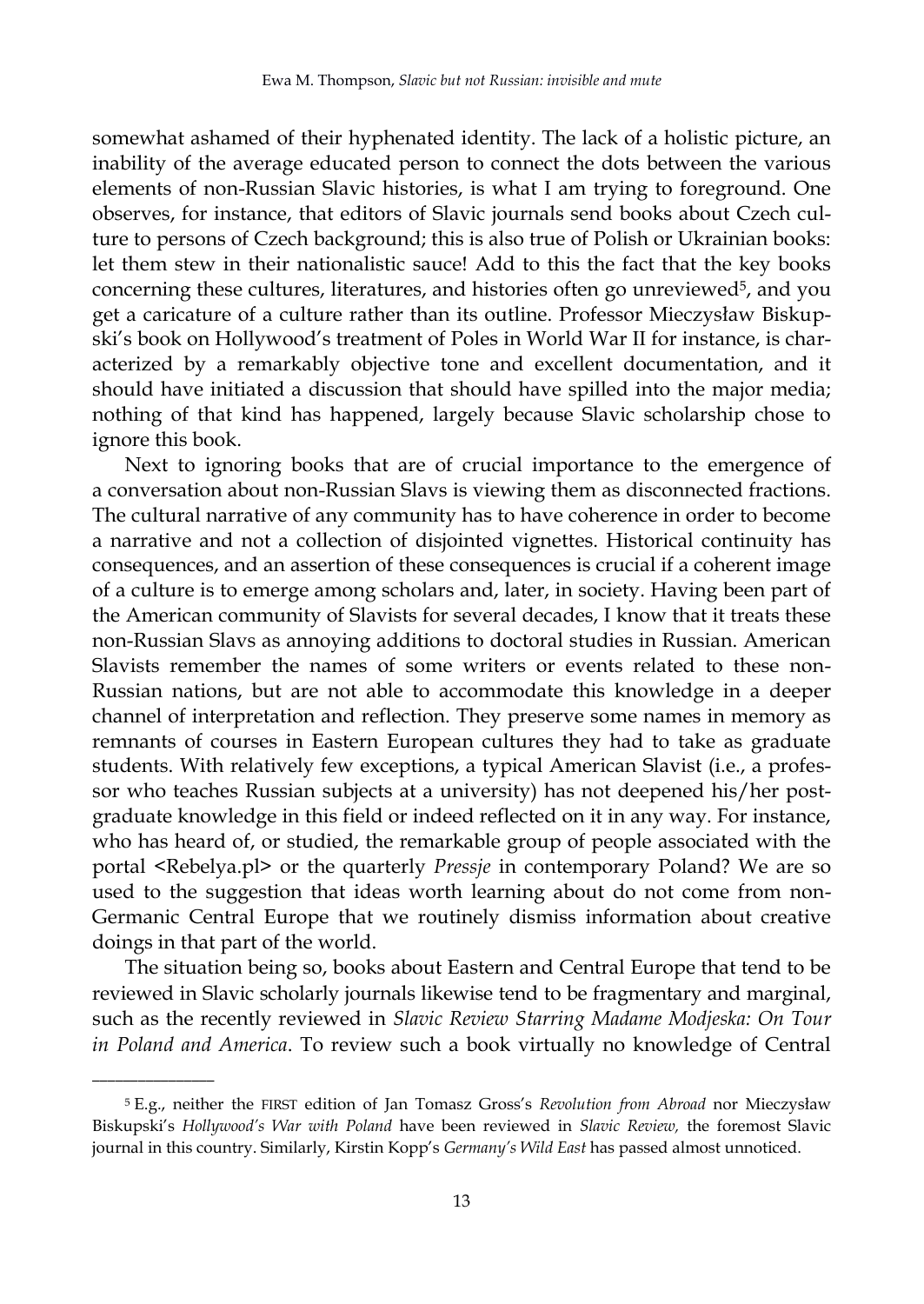Europe is required, yet the review counts as "pertaining to Central Europe" and part of the "quota" for Central Europe. Or consider *Between the Devil and the Host: Imagining Witchcraft in Early Modern Poland,* also recently reviewed in the same journal (*Slavic Review* 142). In the absence of a wholistic image of Polish culture among American Slavists, foregrounding such books amounts to a distortion of that culture. If a book about witchcraft in early modern England were written and reviewed, it would be interpreted in the light of the thousands of books on English culture that an educated person absorbs by social osmosis without even reading them all. Therefore, the addition of the witchcraft element would be of featherweight importance. In the case of a culture that is virtually unknown, such a book weighs a ton and leads to an impression that in Poland witchcraft must have played a n unusually important role, perhaps all the way into the twentieth century. Especially that, as I said earlier, books crucial to the cultural history of Poland often pass unreviewed. A picture thereby created is that of the bits and pieces of cloth incoherently thrown onto a heap, without any organizing principle, thus suggesting that the nation in question has never created a sensible pattern, the pattern that "may contain some lessons of universal portent", as Czeslaw Milosz once remarked with regard to Polish literature (Milosz XV). Upon reading such books and reviews one feels reinforced in one's belief that the world they deal with is likewise marginal, that they are small voices in the sea of European trends that originated in the European empires.

Such is my interpretation of what has been transpiring in American Slavic Studies and the general media over the last several decades. I realize that the invisibility which I have postulated may not be easily noticeable if one has had little to do with Eastern/Central Europe and is not of the non-Russian Slavic background (as I am). Indeed, I can think of many that would charge me with confabulation. Yet the issue exists and I strongly feel that I am articulating uncomfortable truths. It would take a book to fully document what I am trying to adumbrate in this brief essay. The situation is indeed similar to the one Ellison describes. Any kind of discrimination usually passes unnoticed except for some accidental slippage that brings it unexpectedly into the public's attention. Here is one case of such slippage that I witnessed personally as a participant in the promotion process.

Some time ago a certain American university was engaged in an evaluation of a faculty member specializing in Polish literature. The evaluation was a routine procedure before promotion, but it ended in firing the said faculty member in spite of half a dozen positive letters the university solicited and obtained from scholars across the United States and Canada including myself. The individual in question decided to challenge the promotion committee. As a result of legal proceedings, the following "confidential" statement penned by one of this person's senior colleagues came to light: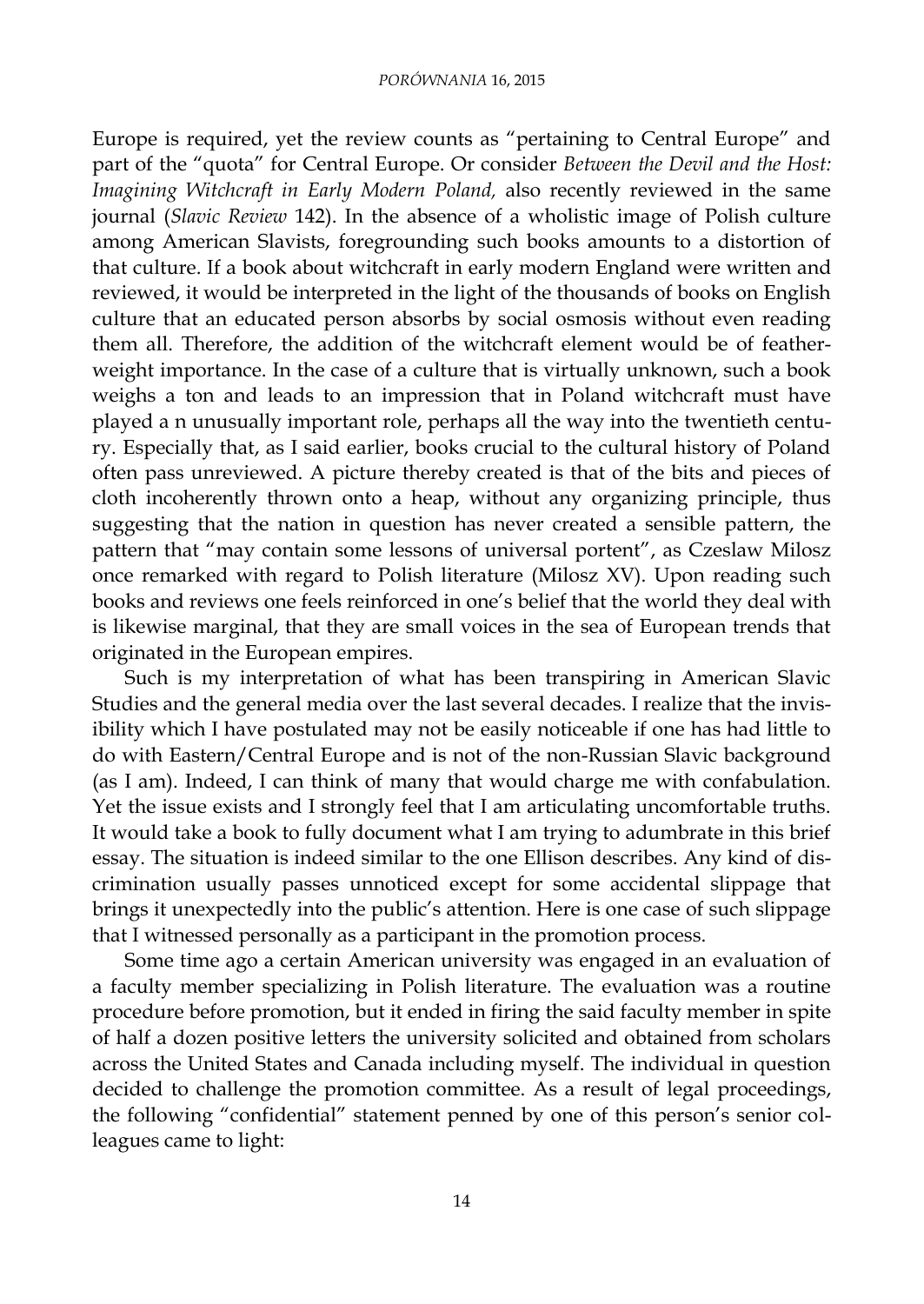The field of Polish language and literature studies in the U.S. is a small, intimate field with only a handful of faculty, mostly of Polish origin, representing it. Everyone knows everyone else, and all are hesitant to "hurt" each other lest they hurt the field itself. *Polish culture is a high context, patronage culture,* so this is a natural response [italics are mine – E.T.]<sup>6</sup>.

The swirl of prejudice, cynicism, and attempt at denigration present in this statement may fall below the radar screens of those uninterested in the issue, but upon attentive reading the author's bigoted intentions leave no doubt. If you are not convinced, please replace the word "Polish" by "African American". The author sought justification for ignoring the positive letters solicited and obtained by the promotion committee in a normal academic process. He/she wrapped his prejudice in academic jargon, so that legally speaking, he/she would not be charged with bigotry but appear merely to dryly state the facts. But such a presentation of "facts" would not be tolerated with regard to blacks today; why should it pass for a convincing argument with regard to another minority?

Such cases suggest that the invisibility may have its source in discrimination. With regard to non-Russian Slavic Studies, the scholarly community of American Slavists resembles American society before the civil rights movement, when an average white suburbanite did not really see what blacks were complaining about. After all, they had their own ghettoes where they were perfectly free to sing their spirituals and eat their soul food. And these were very similar to the ghettos in which Slavic minorities in this country have functioned to this day. But blacks had powerful sponsors, whereas no similar force has risen to point out bigotry in the scholarly world with regard to the Slavs. For about thirty years now, Harvard University has allegedly been unable to find an appropriate *tenured* occupier of the Jurzykowski Chair in Polish Literature. We are told that neither in the United States where Polish PhDs have difficulties finding jobs in their specialty, nor in Poland that has dozens of outstanding and exciting scholars in Polish literature, is there a person capable and worthy of occupying the Jurzykowski chair at Harvard. The subtext to this is that Poles are simply incapable of producing first-rate scholars, and perhaps this Chair should be scrapped to begin with, leaving the Polish minority in this country celebrating their *kielbasa*-*and*-*cabbage* feasts in a ghetto-like atmosphere. It appears that with regard to Polish studies, the Harvard administration has not displayed the sense of social responsibility of the kind that made Harvard recruiters search for and employ a number of black professors, to the advantage of the black minority in this country. Multiply it by several dozen universities that should have developed strong Central European Studies programs, and you will realize that the policy with regard to Central and Eastern Eu-

<sup>6</sup> This written opinion was included in the promotion materials, part of which I was able to peruse.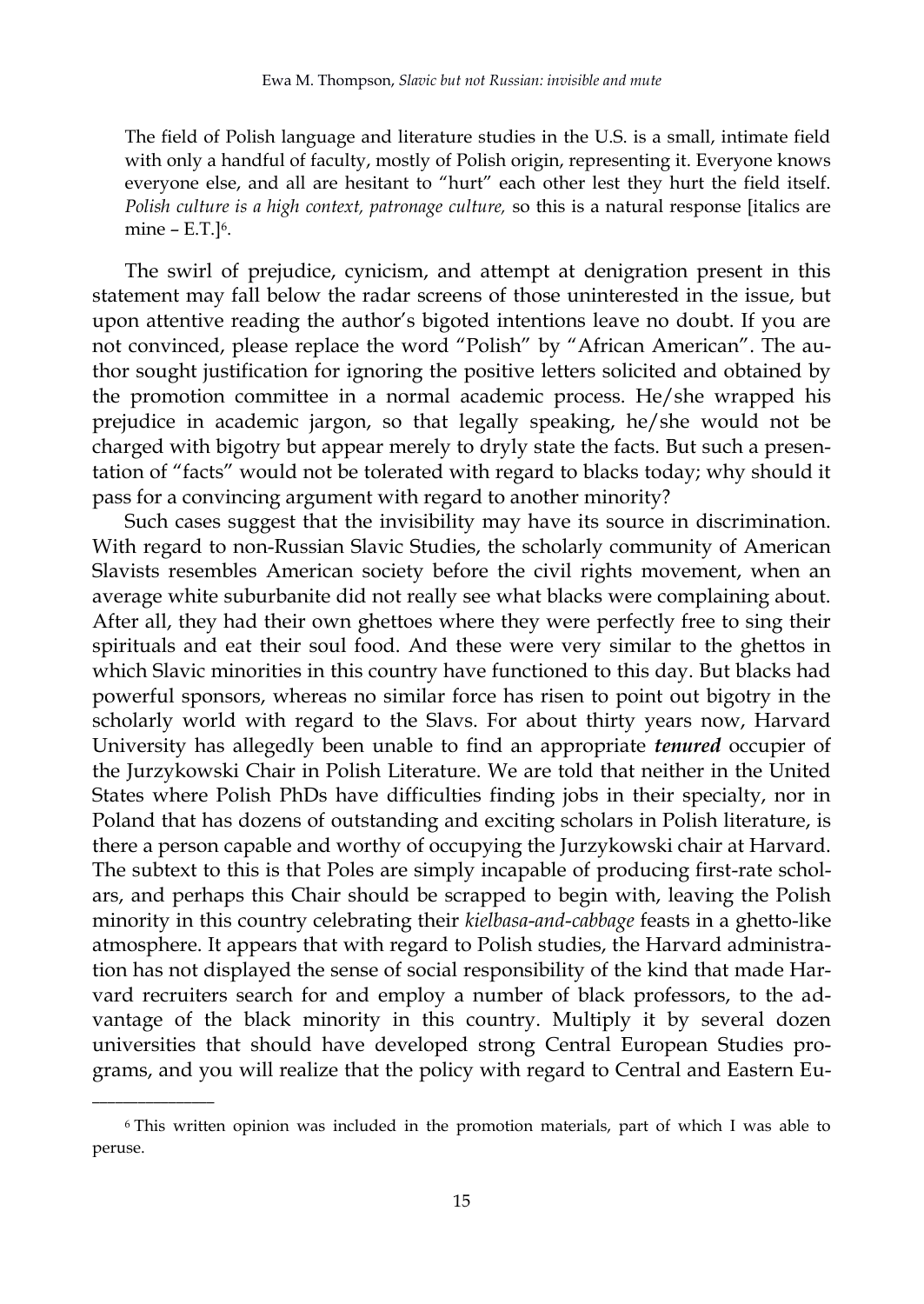ropean Studies has been directly the opposite of the policy toward black studies. The legitimization of black history and literature occurred because universities took it upon themselves to recruit, train, and employ individuals charged with foregrounding the black narrative in the prestige-generating university milieu. The opposite movement can be observed with regard to Polish and other Central and Eastern European literatures and histories7.

The condition of invisibility of the non-Russian Slavic minorities in this country and of their heritage is reinforced by the fragmented and often inaccurate information about Central Europe that reaches American Slavists via Russian sources. Here are a few examples of this process. They come from Nikolai Riasanovsky's *History of Russia* that is now in its eighth edition. While the editorial pages of consecutive editions say that the volume has been revised, the erroneous information about Central and Eastern Europe remains intact. From Riasanovsky's volume we learn that Russia's chronological history consists of "apanage, Kievan, Muscovite, Imperial, and Soviet". Three generations of American Slavists learned the history of Russia from Riasanovsky, and this kind of taxonomy domesticated itself in the Slavists' minds and has been projected onto Eastern and Central European history, elbowing out anything that does not fit the pattern, most of all Ukraine. Ukraine is thus perceived as an ancient province of Russia which, under the influence of its western neighbor, began to pretend that it is a separate nationality. In historical discussions inside Russia Poland is frequently blamed for dividing the allegedly Russian lands by disseminating in them the poison of Western epistemology. Reading Riasanovsky, you would never guess that Ukrainians question this kind of taxonomy, pointing out that western Ukraine got under Moscow's tutelage only after World War II. Before that, it had never been ruled by Moscow.

Another example. In 1831, the Stefan Batory University in Russian-occupied Vilnius was closed and replaced by a Russian institution—in another city. Before the retaliatory closing the Batory University – called *Akademia Wileńska*, or *Szkoła Główna,* by its students and professoriate – was the largest university in the Russian empire, far surpassing the universities in Moscow or St. Petersburg in the quality of its faculty, the vigor of its intellectual life, and number students. In 1830 the university had 1,322 students, or more than Oxford University at that time and many times more than the universities in Moscow and Petersburg. From Riazanovsky's *History of Russia* however one learns that Alexander I "transformed the *Szkoła Główna* in Vilna into a university". Riasanowky does not disclose that it had already been a university since King Stefan Batory founded it in 1579. We are also told that "following a traditional European pattern, Russian universities enjoyed

<sup>7</sup> The 2015 search resulted in the hiring of another untenured assistant professor. The previous untenured assistant professor, Joanna Niżyńska, was let go several years ago.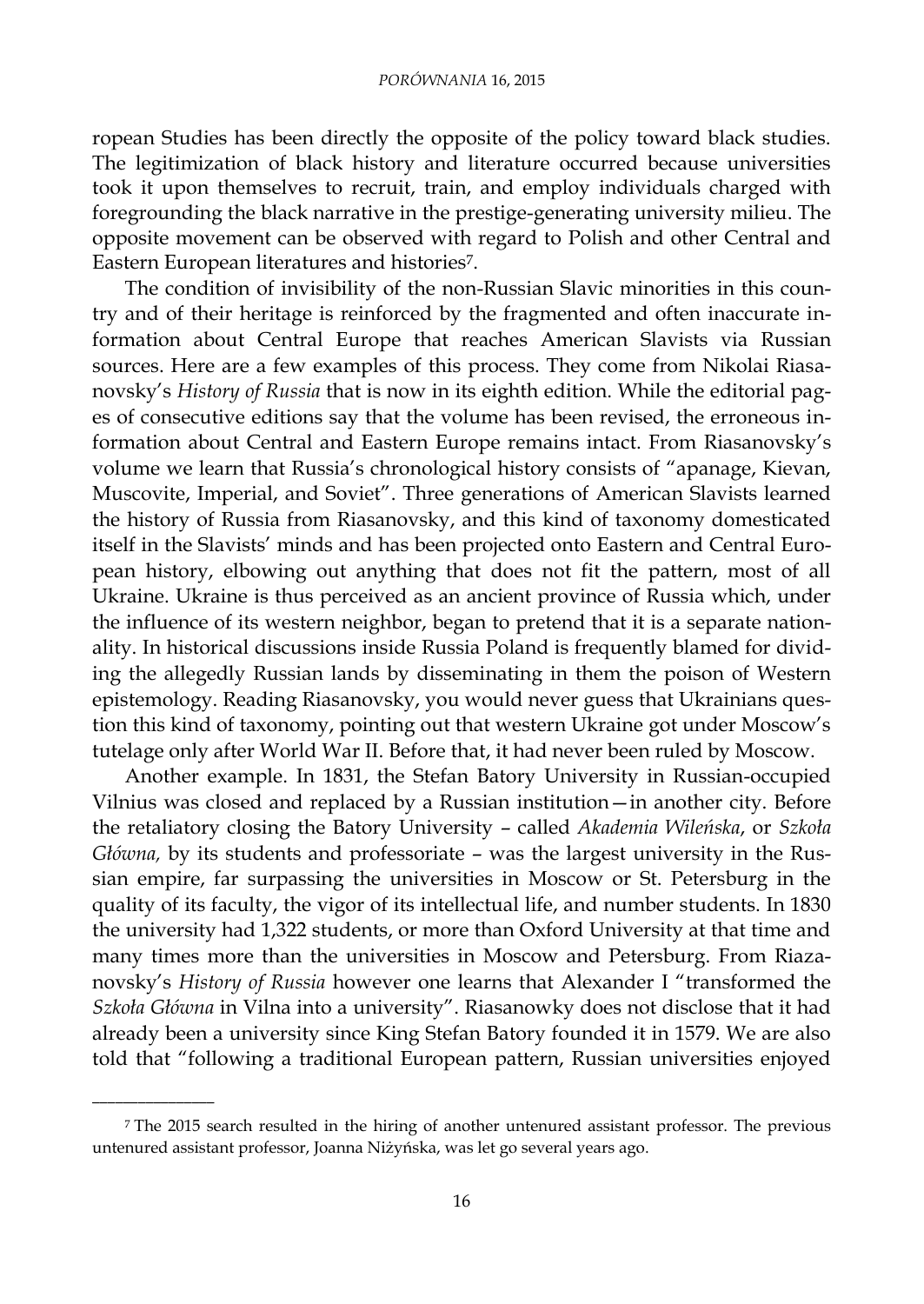a broad measure of autonomy". This likewise is incorrect: one year after the renaming mentioned by Riasanovsky, "following the Polish rebellion, the Polish University of Vilna [Vilnius] was closed, and in 1833 a Russian university was opened in Kiev instead". Riasanovsky does not inform the reader that this Russian university had only 62 students, as opposed to Vilnius's 1,322; the number increased to 267 in 1838, to be halved a year later when all persons of Polish background were expelled (Thompson 189–190).

Such inaccuracies, when proffered in large numbers, distort our vision of what actually happened in Eastern Europe, and make it impossible to correctly assess the present. They spill over into the popular media and secondary education.

Let me mention some reasons why repositioning of our attention to Central and Eastern Europe should even be considered. First, as St. Augustine said, "Justice being taken away, then, what are kingdoms but great robberies? For what are robberies themselves, but little kingdoms?" (St. Augustine 112) Dismissing fairness in areas for which we are partly responsible is not a good idea.

But quite apart from a sense of proportion and justice, the understanding of Central and Eastern Europe may be essential to understanding Europe and what is likely to happen there. Disagreements between nations often arise because their visions of what happened in the past and what is likely to happen in the future are different. Fragmentary and disjointed visions of Central and Eastern Europe influence foreign policy in a negative way. Perhaps if we understood why it is so important to keep the belt of nations between Germany and Russia independent rather than subjugated, we would have a better grasp on what works and what does not work in Europe. It is worth remembering that two world wars started in Central Europe, and to some extent these wars were due to the accumulation of superficial knowledge about what was going on there. As Krzysztof Rak recently wrote in the Polish daily *Rzeczpospolita*:

Russia's apparent desire to partition Ukraine (I am referring here to the proposals that Putin has diplomatically unfolded in informal conversations with Polish officials, among others), if put to practice, would become Russia's greatest political success since the fall of the USSR. Then Poland would have to become a neutral country whose neutrality would be guaranteed by Moscow and Berlin. The post-Soviet countries such as Belarus, Ukraine, Moldova, would forever lose the possibility of joining the Euro-Atlantic institutions. The main geopolitical barrier between Germany and Russia would disappear; their "friendship" would be cemented. Washington would have to withdraw from Europe, because it would lose its influence in Central Europe, which means the ability to create in that region a geopolitical dam separating Germany from Russia. NATO would die a natural death. The European Union would be reshaped into a Euro-Asiatic Union that would combine Western Europe's economic power with the military power of Russia. This kind of alliance would allow Moscow, Berlin, and Paris to shape global politics as a partner equal to the United States and China (Rak).